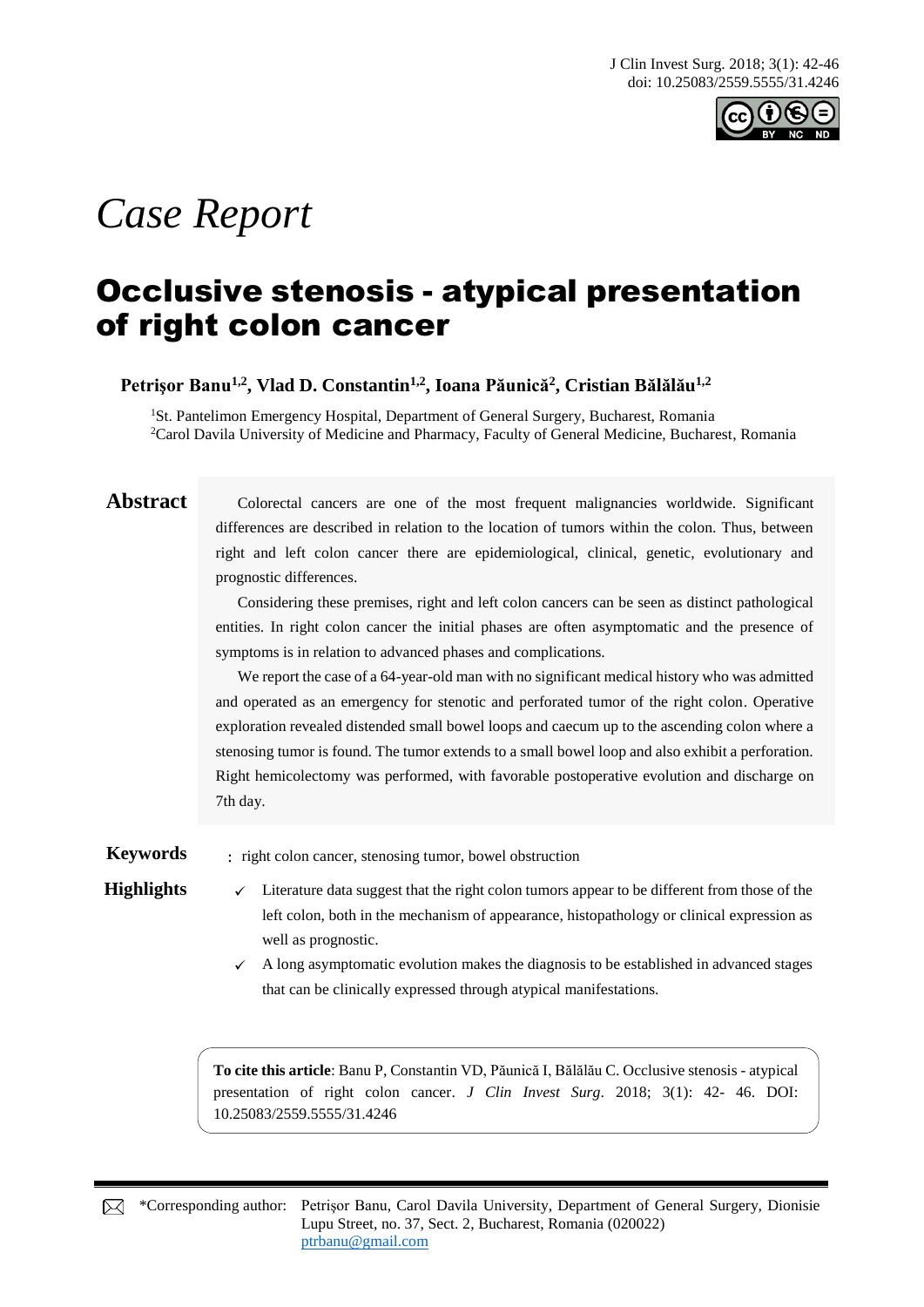## **Introduction**

Colorectal cancer is currently among the top three malignancies globally. In women, it is second in frequency, and in men it is ranked third.

Although the incidence is higher in western countries compared to less developed countries, overall mortality is higher for the latter ones - 52% of total global colorectal cancer deaths (1, 2).

From the perspective of tumor localization for right and left colon cancer differences are described in terms of clinical presentation and microbiome, molecular characteristics and prognosis.

A long asymptomatic evolution for right colon cancers makes their clinical expression to be correlated with advanced stages and sometimes with atypical manifestations.

#### **Case report**

A 64-year-old man with no significant medical history was admitted for pain in the flank and the right iliac fossa with a sudden onset and accompanied by bloating, nausea and vomiting.

Physical examination revealed a distended abdomen with tympanic sounds on percussion and tenderness in the flank and the right iliac fossa.

Plain upright abdominal radiography revealed airfluid levels with distended loops of the small bowel. Laboratory evaluation revealed leukocytosis – 13000/mm3. Celiotomy was decided for bowel obstruction.



**Figure 1**. Stenotic tumor of the ascending colon with perforation and invasion of a small bowel loop

Operative exploration revealed distended small bowel loops and caecum up to the ascending colon where a stenosing tumor is found. The tumor extends to a small bowel loop and also exhibit a perforation (Figure 1). Right hemicolectomy is decided with the resection of the small bowel loop in bloc (Figure 2). Digestive continuity is restored by side-to-side anastomoses.

Postoperative evolution was uneventful with discharge on 7th day (Figure 3).



**Figure 2**. Right colon and small bowel loop resected en bloc



**Figure 3**. Digestive anastomoses after en bloc resection

#### **Discussion**

For colorectal cancer, there are significant differences between the colon located on the right side of the colon and the one on the left. These differences are defined by several aspects: epidemiology, clinical presentation, morphology and histology, molecular characteristics and prognostics.

All these aspects are suggesting that carcinomas of the right and left colon should be considered as different tumour entities (3).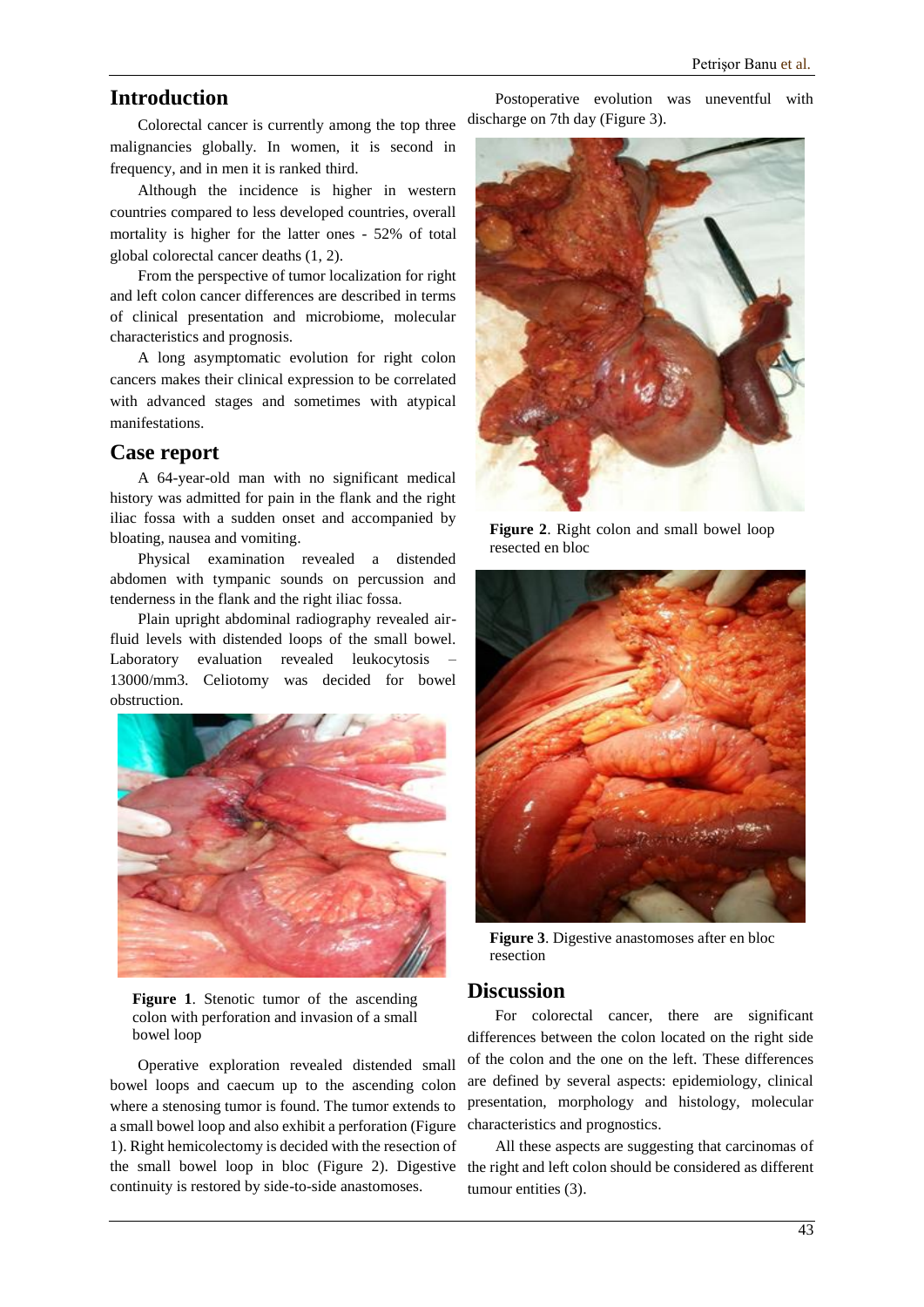detected each year placing this cancer among the top three most commonly diagnosed cancers. In men, is the third as the frequency, while in women is in second place, but rates are higher in males than in females.

Globally, there are significant geographic differences in its incidence. The highest incidence rates are in countries with a high socio-economic level such as United States of America and Western European countries, and the lowest rates are found in Africa and South-Central Asia (4).

Relative to age, the proportion of right colon cancers has two incidence peaks, one in young patients, less than 40 years (33%), and one in elderly patients, the middle ages - 40-59 years the proportion of right colon cancers remains low, under one-third. In older patients the proportion of right colon cancers relative to the left colon cancer increases, but this is not attributable to a true increase in the incidence of right colon cancer, but rather to a decrease in the incidence of left colon cancer at more advanced ages. This increase in the proportion of right sided cancers compared to left sided cancers in older patients, with direct consequences on mortality by two cancers, emerged on the one hand from the screening method used - flexible sigmoidoscopy or colonoscopy, and on the other hand due to higher miss rates for right-sided cancers.

the two locations of colon cancers are different resulting in a significant decreasing in mortality for left-sided CRC mortality (5).

Preventive effect from screening endoscopy is objectified by the results of epidemiological studies that have shown a decline in left-sided cancers incidences  $(6, 6)$ 7).

Comparing the proportion of colon cancers as gender group one can see a significant increase in male while in women the proportion significantly increases between 60 and 69 years (39%) (8).

There is a higher risk for women to develop rightsided colon cancer than men, this risk arising from multiple factors such as genetic, hormonal, dietary habits and socio-cultural environments. Right-sided colon cancer is at advanced stage at diagnosis resulting in a higher rate of mortality in older women comparing with men (9).

Hormonal profile changes with age correlates with changes in the incidence of colon cancer in women. In the premenopausal period, elevated estrogen levels are a associated with 60%-70% of colorectal cancer (18).

Worldwide, 1,23 million cases of colon cancers are protective factor while reducing circulating estrogen with menopause induces a higher risk of developing colon cancer.

> Estrogens have a protective role in the development of colon cancer due to their anti-inflammatory effect on the tumor microenvironment. The different distribution of estrogen receptors for the right and left colon results in a significant increase in the incidence of colon cancer with the aging of women (10).

> Hormone replacement therapy in postmenopausal women significantly reduces the risk of developing neoplasia, with 40%, but have a negative effect on tumors already developed (11, 12).

over 80 years, in which the proportion reaches 43%. At factors have a different impact on the risk of colon On the endogenous estrogen background dietary cancer. High phytoestrogens intake interferes with estrogenic metabolism causing changes in the colonic mucosa such as increasing in ER-α expression, decreasing apoptosis and inducing inflammation (13).

> Hight risk of right-sided colon cancer is associated with increased intake of carbohydrates, polyunsaturated fat, cholesterol, sucrose, and lactose, whilst consumption of soy products is associated with a 21% reduction in colorectal cancer risk in women (14-16).

These data support that the benefits of screening for services etc. This cumulation of factors influences both Socioeconomic status and educational level are correlated with the risk of colonic cancer by a several factors related to the lifestyle: diet, practicing physical exercise, alcohol consumption, access to health care incidence and the tumor location within the colon.

CRC mortality (by 70%), but no effect on right-sided significantly higher incidence of colorectal cancer For people in low socioeconomic status there is a overall, but the lower life standard does not have a significant statistical effect on the incidence of colon cancer particularly. In this category there is a predominance of people with a lower education (less than 12 years of schooling) such as blacks and Hispanics.

patients in male patients in 70-79 years age group (30%) people with postgraduate education than in those with Proximal cancers occur with higher frequency in <12 years of education - 49.6% vs. 46.2% (17).

> There are three different mechanisms by which a colon cancer can occur: chromosomal instability, CpG, and methylsatellite phenotype, and microsatellite instability.

> Chromosomal instability tumors are characterized by the loss of heterozygosity and aneuploidy as a consequence of mutations in the adenomatous polyposis coli resulting in activation of oncogene KRAS and the inactivation of the tumor suppressor gene, TP53. This occurs more often in left-sided colon cancer and is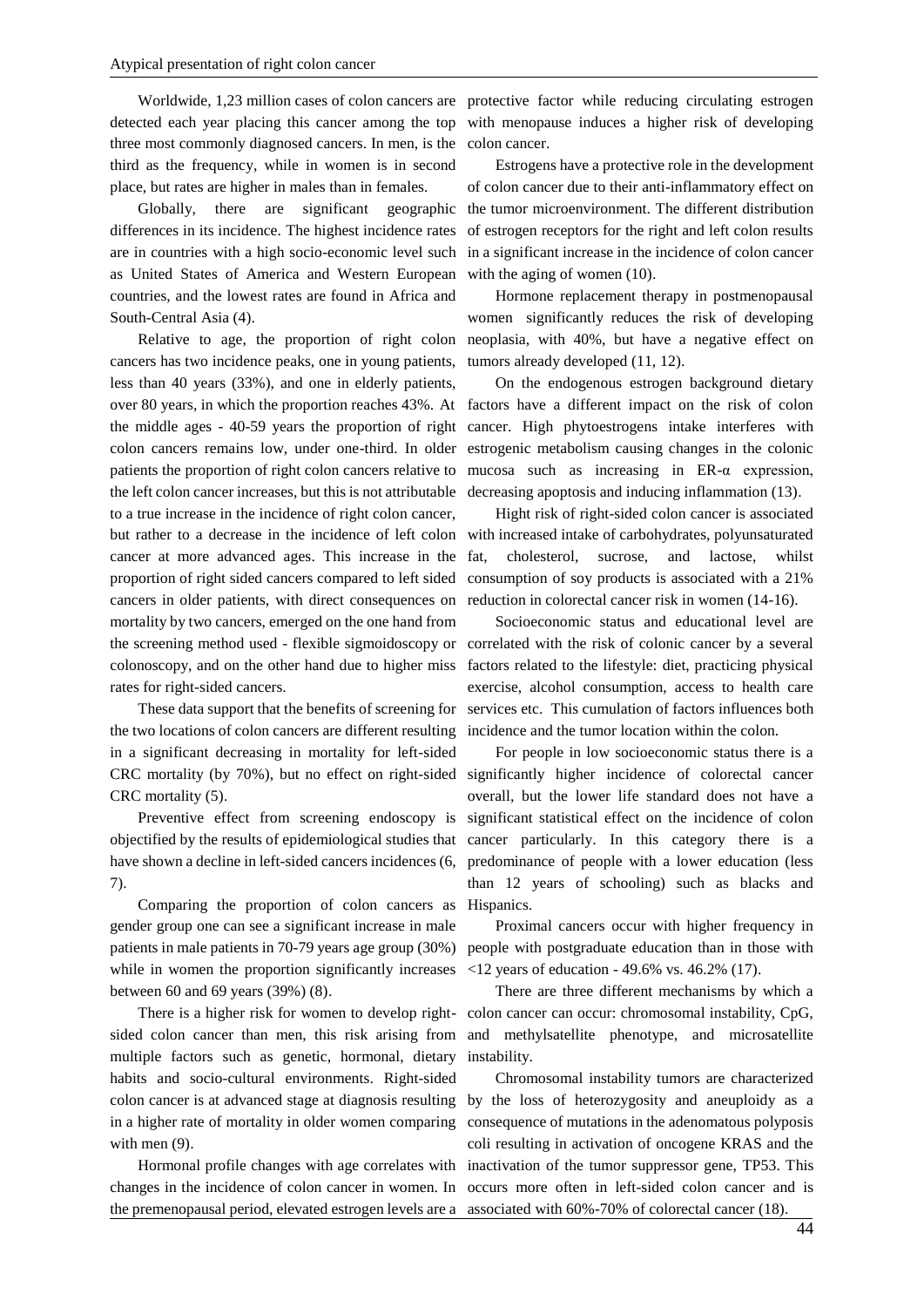Hypermethylation of certain tumor suppressor genes is the basis of the CpG island methylator phenotype as the path of development of colorectal cancer, while microsatellite instability is characterized by DNA mismatch repair resulting from inactivation of **References** genetic alterations (19).

There are clear differences in clinical outcomes, response to therapies, prognosis and patient survival depending on the location of colon cancers, with obviously worse results for right colon cancer.

The four molecular subtypes of cancers have a differential distribution regarding anatomic regions of the colon.

These disparities result from differences in molecular biology for the two localizations of colon cancers.

For right-sided colon cancers there are higher rates of microsatellite instability and increased mutational burden compared to left-sided colon. Molecular alterations show a gradual distribution from the right colon to the rectum.

Tumors with mismatch repair deficient represent approximately 25% of the right colon tumors and 7% of the left colon (20).

Advanced colonic cancers are most often flat in the proximal colon and exhibit a polyploid appearance in distal colon cancers. There is also a different pattern of metastatic spread and a higher percentage of poorly differentiated tumors for right colon.

Symptomatology of colon cancer is generally related to advanced disease, but early stages also show a symptom clusters that, correlated, can suggest to the clinician indications of the presence of the disease. 5. Symptoms are also differentiated by the location of cancer, the evolutionary stage or its complications that may occur.

Right colon cancer generally has a longer 6. asymptomatic evolution compared to left colon. Anemic syndrome through chronic blood loss is the common clinical presentation of right colon cancer, while advanced left colon cancer is complicated more often by occlusion.

## **Conclusions**

Data from the literature suggests that the right colon tumors appear to be different from those of the left colon, both in the mechanism of appearance, histopathology or clinical expression as well as 8. prognostic.

A long asymptomatic evolution makes the diagnosis to be established in advanced stages that can be clinically expressed through atypical manifestations.

- 1. Ferlay J, Soerjomataram I, Dikshit R, Eser S, Mathers C, Rebelo M, Parkin DM, Forman D, Bray F. Cancer incidence and mortality worldwide: sources, methods and major patterns in GLOBOCAN 2012. *Int J Cancer*. 2015; 136(5): E359-86. PMID: 25220842 DOI: 10.1002/ijc.29210
- 2. Tariq K, Ghias K. Colorectal cancer carcinogenesis: a review of mechanisms. *Cancer Biol Med*. 2016; 13(1): 120-35. PMID: 27144067, DOI: 10.28092/j.issn.2095-3941.2015.0103
- 3. Cirocchi R, Cesare Campanile F, Di Saverio S, Popivanov G, Carlini L, Pironi D, Tabola R, Vettoretto N. Laparoscopic versus open colectomy for obstructing right colon cancer: A systematic review and meta-analysis. *J Visc Surg*. 2017; 154(6): 387-99. PMID: 29113714, DOI: 10.1016/j.jviscsurg.2017.09.002
- 4. Global Burden of Disease Cancer Collaboration, Fitzmaurice C, Allen C, Barber RM, Barregard L, Bhutta ZA, Brenner H, Dicker DJ, et al. Global, Regional, and National Cancer Incidence, Mortality, Years of Life Lost, Years Lived With Disability, and Disability-Adjusted Life-years for 32 Cancer Groups, 1990 to 2015: A Systematic Analysis for the Global Burden of Disease Study. *JAMA Oncol*. 2017; 3(4): 524-48. PMID: 27918777, DOI: 10.1001/jamaoncol.2016.5688
- 5. Baxter NN, Goldwasser MA, Paszat LF, Saskin R, Urbach DR, Rabeneck L. Association of colonoscopy and death from colorectal cancer. *Ann Intern Med*. 2009; 150(1): 1-8. PMID: 19075198
- 6. Bressler B, Paszat LF, Chen Z, Rothwell DM, Vinden C, Rabeneck L. Rates of new or missed colorectal cancers after colonoscopy and their risk factors: a population-based analysis. *Gastroenterology*. 2007; 132(1): 96-102. PMID: 17241863, DOI: 10.1053/j.gastro.2006.10.027
- 7. Rabeneck L, Davila JA, El-Serag HB. Is there a true "shift" to the right colon in the incidence of colorectal cancer? *Am J Gastroenterol*. 2003; 98(6): 1400-9. PMID: 12818288, DOI: 10.1111/j.1572- 0241.2003.07453.x
	- 8. Nawa T, Kato J, Kawamoto H, Okada H, Yamamoto H, Kohno H, Endo H, Shiratori Y.